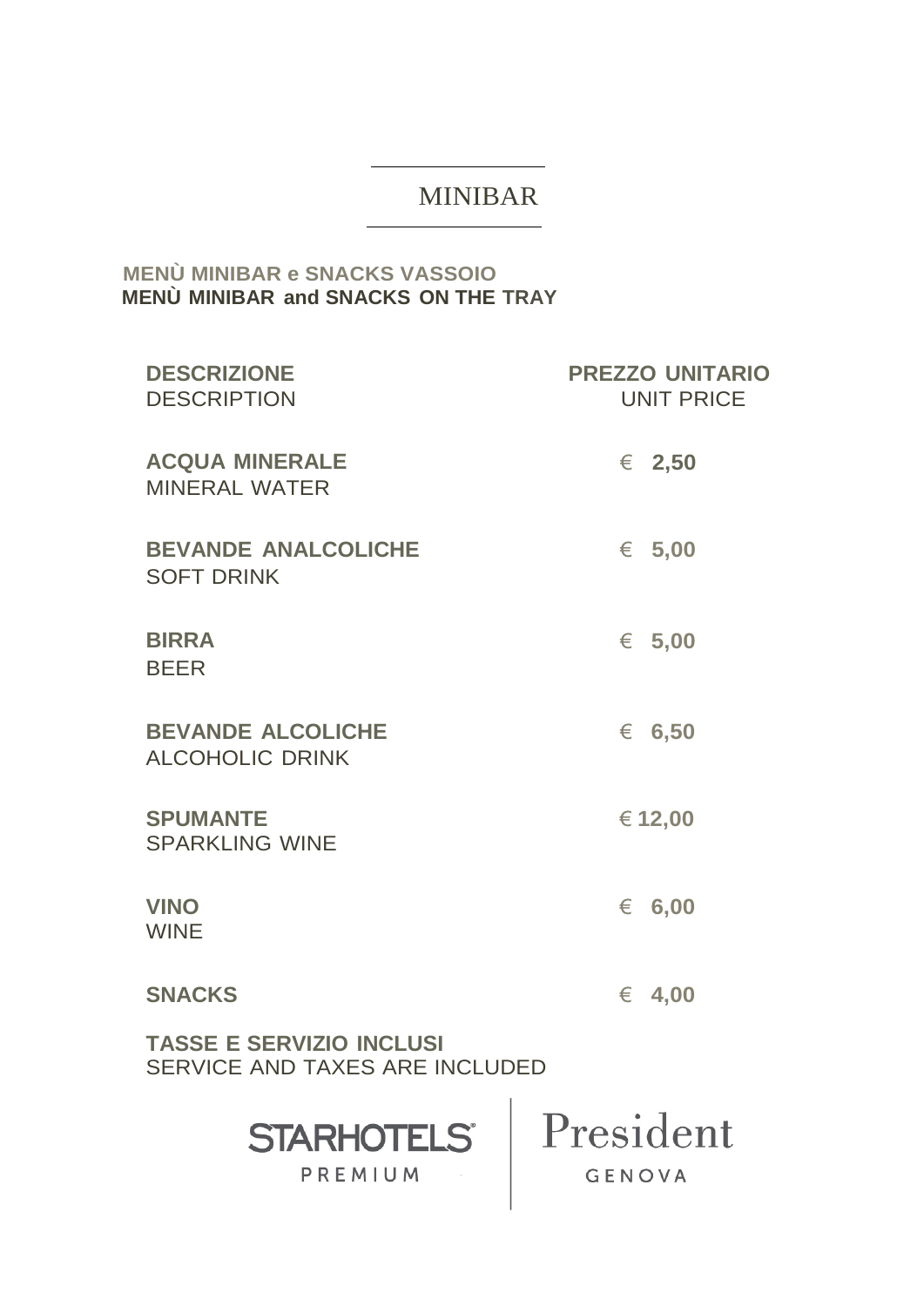# **RISTORANTE**

## **" LACORTE"**

**STARHOTELS** PREMIUM

President GENOVA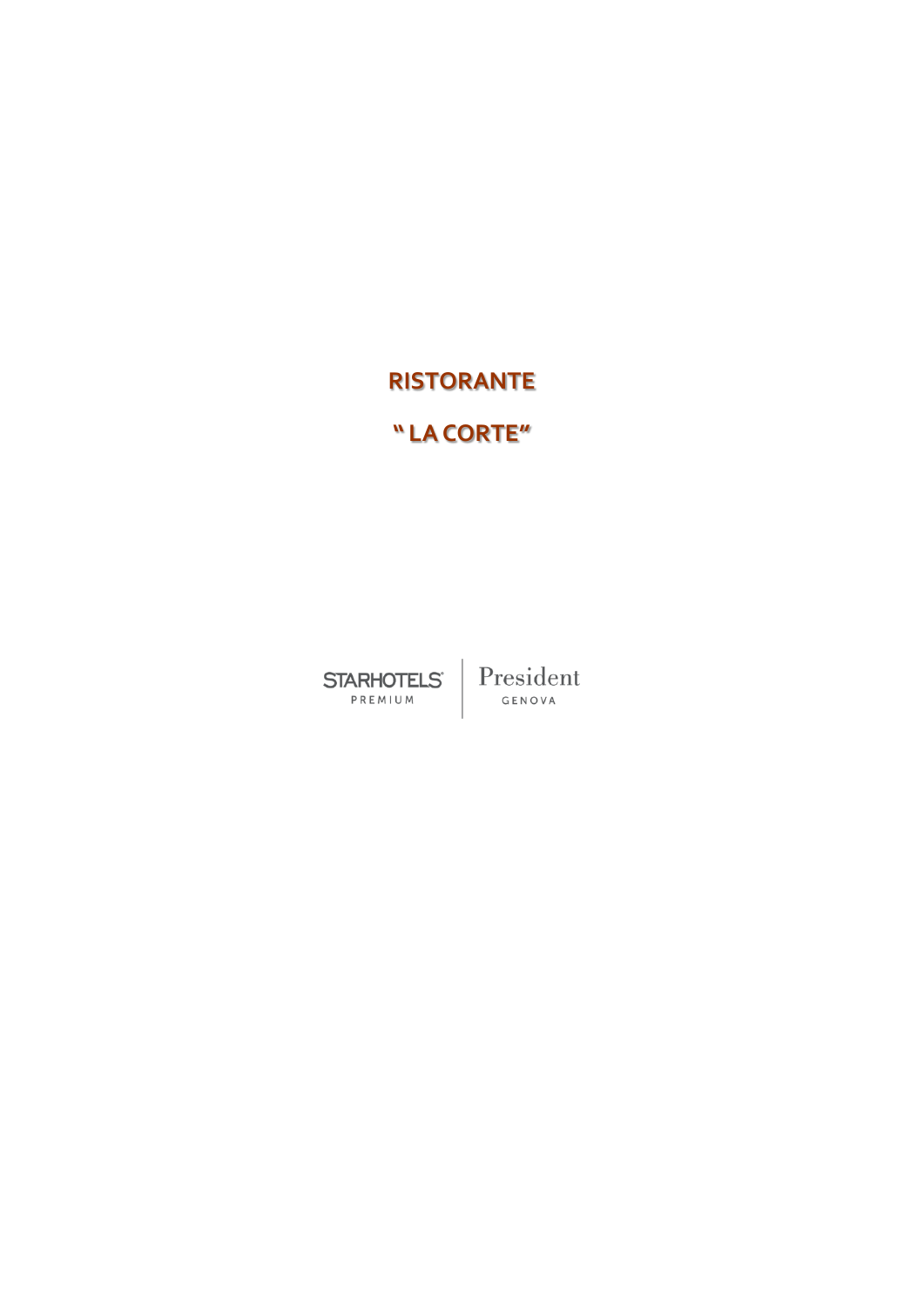### **ANTIPASTI /** *Hors d'oeuvre*

| OUENELLES DI BACCALA'SU POLENTINA NERA<br>CON PACHINI CONFIT , PUREA DI CAROTE , VELE DI PANE AL CARBONE<br>Cold fish mousse quenelles on black polenta, confit tomatoes and mashed carotts cream | $(1-4-7)$          | $\epsilon$ 13.00 |
|---------------------------------------------------------------------------------------------------------------------------------------------------------------------------------------------------|--------------------|------------------|
| TARTARE "LA GRANDA" LEGGERMENTE SCOTTATA<br>CON CARCIOFI , GRANA E MAIONESE DI BARBABIETOLA<br>Lightly grilled beef tartare with artichokes, parmesan flakes and beetroots mayonnaise             | $(1-7)$            | €13.50           |
| PROSCIUTTO CRUDO 24 MESI "ANTICA ARDENGA"<br>CON OVOLINA DI BUFALA E FOCACCETTE ALLE PATATE AI SEMI DI PAPAVERO<br>Parma ham with buffalo mozzarella and soft potatoes and poppy seeds bread      | $(1-7)$            | €13.50           |
| <b>PRIMI</b> / Pasta course                                                                                                                                                                       |                    |                  |
| MINESTRONE DI VERDURA CON PESTO ALLA GENOVESE<br>Vegetables soup with Basil pesto cream                                                                                                           | $(1-7)$            | €12.50           |
| RIGATONI "AFELTRA"<br>AL GUANCIALE "ANTICA ARDENGA" PEPE E SCAGLIE DI PECORINO<br>Short pasta with bacon, black pepper and goat cheese flakes                                                     | $(1-7)$            | € 13.00          |
| PANSOTTI AL SUGO DI NOCI E MAGGIORANA<br>Home made ravioli filled with spinach , walnuts and marjolaine sauce                                                                                     | $(1 - 7 - 8)$      | € 14.00          |
| TROFIE AL PESTO ARTIGIANALE DI PRA'<br>home made short pasta with Genovese basil sauce                                                                                                            | $(1 - 7 - 8)$      | € 13.50          |
| <b>SECONDI</b> / Main course                                                                                                                                                                      |                    |                  |
| SELLA DI CONIGLIO GRIGIO "LA GRANDA" ALLA LIGURE (1-7-9)<br>Sauted rabbit with olives and pinenuts                                                                                                |                    | € 20.00          |
| SUPREMA DI POLLO FARCITA ALLE CAROTE<br>CREMA DI RUCOLA, POMODORINO FRITTO E RICOTTA SCOTTATA<br>Chicken breast with carrots, roquettes salad cream, fried tomatoes and grilled ricotta cheese    | $(1 - 7 - 9)$      | € 18.00          |
| BURRIDA DI SEPPIE E PISELLI* ALLA LIGURE<br>Sauted cuttles fish with tomatoes and green peas                                                                                                      | $(1-7-4)$          | € 19.00          |
| BIANCO DI OMBRINA IN CROSTA DI BOTTARGA<br>CREMA DI FINOCCHIO AL LIMONE , RIDUZIONE ALLA MENTUCCIA<br>Sea Bream filet wrapped with fish roes eggs, fennel cream and mint dressing                 | $(1 - 7 - 4)$      | € 20.00          |
| SELEZIONI DI FORMAGGI "CASEIFICIO ALTALANGA"<br>Assorted selected cheese " Altalanga", with fruit jam                                                                                             | $(1-7)$            | € 16.00          |
| GRIGLIATA MISTA DI VERDURE                                                                                                                                                                        | Grilled vegetables | € 12.00          |
| <b>INSALATA MISTA</b>                                                                                                                                                                             | Mixed salad        | € 8.00           |
| DESSERT(1-3-7-8)                                                                                                                                                                                  |                    | € 8.50           |

*RICETTA DELLA TRADIZIONE LIGURE / Recipes of the Ligurian tradition LISTA ALLERGENI*

### Sul Menu, accanto al nome della pietanza

si trova l'indicazione degli allergeni presenti indicati con dei numeri. Qui di seguito la corrispondenza all'allergene

Numbers next to the menu dish inform about allergenic type food

|    | cereali           | cereals     |
|----|-------------------|-------------|
| 2  | crostacei         | crustaceans |
| 3  | uova              | eggs        |
| 4  | pesce             | fish        |
|    | 5 arachidi        | peanuts     |
| 6  | soja              | soy         |
|    | 7 latticini       | dairy       |
| 8  | frutta a guscio   | nuts        |
| 9  | sedano            | celery      |
| 10 | senape            | mustard     |
|    | 11 semi di sesamo | sesame      |
|    | 12 solfiti        | sulphites   |
| 13 | lupini            | lupins      |
|    | 14 molluschi      | mollusc     |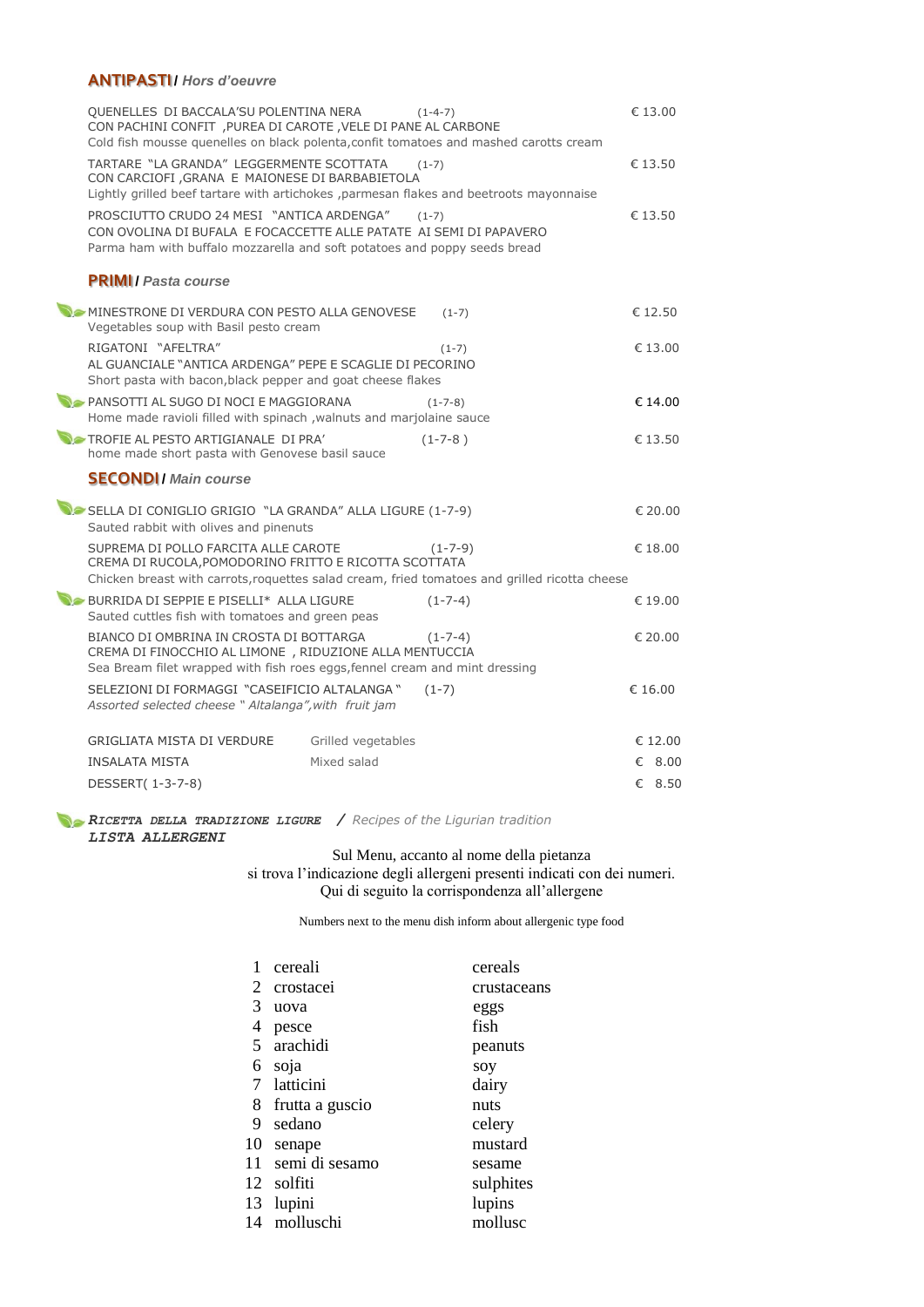### Le nostre pizze

| PIZZA MARGHERITA                                                                                 | € 10.00 |
|--------------------------------------------------------------------------------------------------|---------|
| salsa di pomodoro, mozzarella e basilico di Prà<br>tomato sauce, mozzarella cheese and Prà basil |         |
| Allergeni Latticini-cereali Allergenic food dairy-cereals                                        |         |
| PIZZA LA MIA LIGURIA                                                                             | € 10.00 |

salsa di pomodoro, acciughe e olive *tomato sauce, anchovies and olives*

*Allergeni* Latticini-cereali *Allergenic food* dairy-cereals

### PIZZA PESTO & FAGIOLINI <del>€</del> 14.00

pesto, mozzarella,fagiolini *basil cream, mozzarella cheese, and string beans*

*Allergeni* Latticini-cereali –pinoli *Allergenic food* dairy-cereals- pine -nuts

| BIRRA ALLA SPINA % PINTA | 6.50   |
|--------------------------|--------|
| BIRRA ALLA SPINA 1 PINTA | € 7.50 |
| beer from the draugth    |        |

SERVIZIO IN CAMERA *€ 5.00* dalle 12.30 alle 14.30 – dalle 19.30 alle 22.00

*ROOM SERVICE CHARGE € 5.00 from 12.30 till 2.30 pm – from 7.30 alle 10.00 pm*